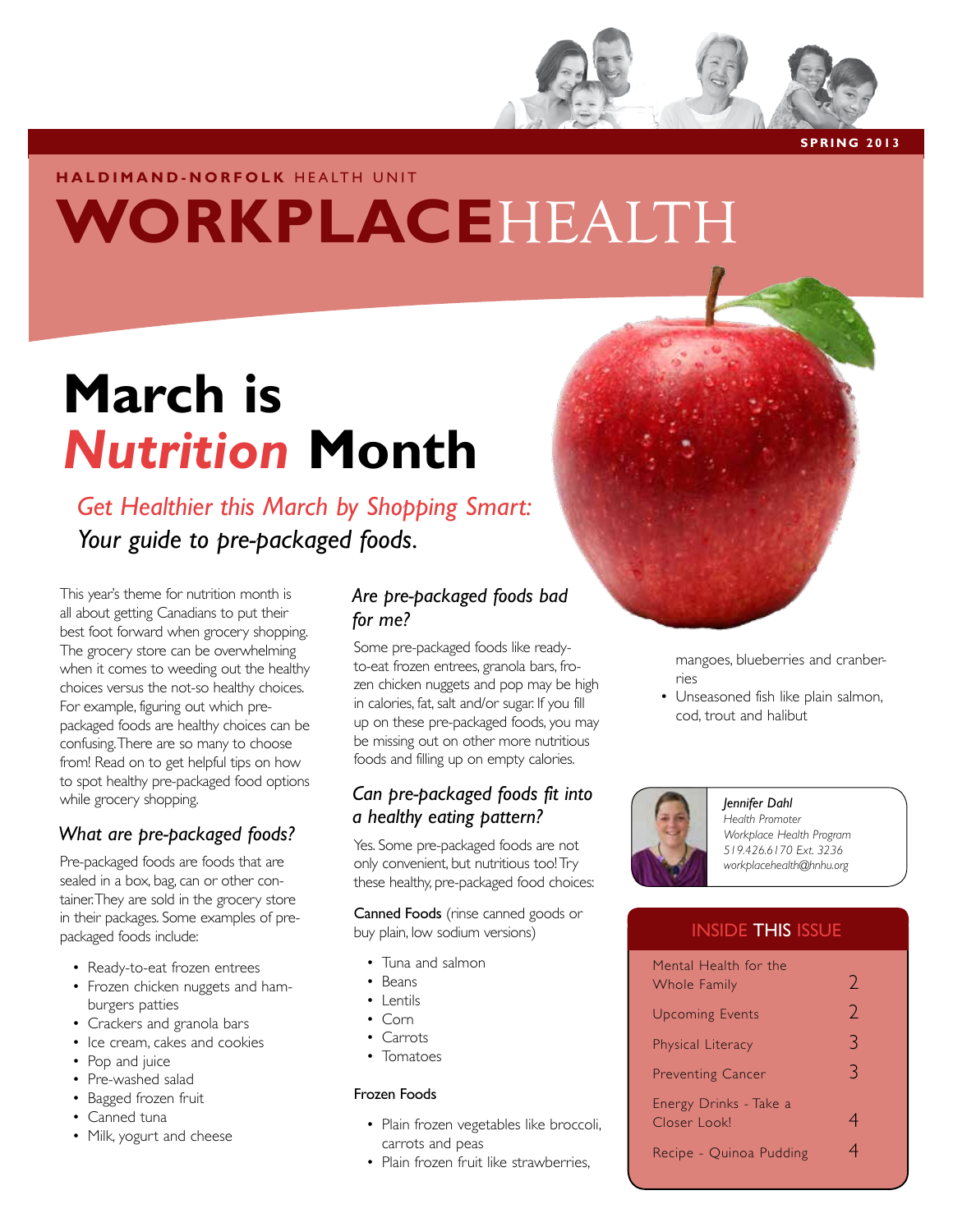### **EVENTS**



#### *March:*

- National Colorectal Awareness Month
- National Nutrition Month

#### *April:*

- Cancer Awareness Month
- World Autism Day April 2
- World Health Day April 7
- National Immunization Awareness Week – April 20 - 27

#### *May:*

- National Summer Safety Week – May  $1 - 7$
- National Mental Health Week – May 6 - 12
- Canada Health Day May 12
- World No Tobacco Day May 31

#### Bagged or Boxed Foods

- Pre-washed lettuce
- Shredded carrots
- Cut up vegetables
- Fruit trays
- Whole grain, high fibre breads and cereals
- Plain oatmeal
- Plain whole grain pasta and brown rice

#### Other healthy pre-packaged foods

- Low fat milk, yogurt and cheese
- Unsalted nuts like almonds and walnuts
- Natural, plain peanut and nut butters

#### *How do I spot a healthy pre-packaged food?*

#### **Read the nutrition label!**

All pre-packaged foods have a nutrition label and an ingredient list. Visit www.eatrightontario.ca to see a few short videos to learn how to use a nutrition label.

#### **Bottom line**

It is possible to find pre-packaged foods that fit into a healthy diet by reading nutrition labels. Compare nutrition labels and look for items that are lower in calories, sodium, sugar, fat and higher in fibre.

For more tips on grocery shopping and the 2013 nutrition month campaign including printable factsheets and posters for your workplace visit: www.dietitians.ca/nutritionmonth

*Information adapted from: http://www.eatrightontario.ca/en/Articles/Grocery-Shopping/Your-guide-to-pre-packagedfoods-en.aspx* 

### **Mental Health for the Whole Family**

Being mentally healthy means there is balance in all areas of life: social, physical, spiritual, and emotional. Reaching a balance is a learning process, and sometimes you get off balance. What matters is you get back on balance again. Modelling and teaching kids this balance can help prevent illness (physically and mentally). Here are some things to try:

- Build self-esteem Have the whole family try new activities. Some will be better at some activities, but probably not so good at others. What matters is that everyone has fun and is active.
- Accept compliments Most people have a hard time accepting compliments. When someone says some-

thing nice, smile and say, "Thank you." Compliment family members often.

- Volunteer Being involved and doing things that matter to us give a sense of purpose and satisfaction. Find different ways to volunteer with the family, like doing a shore clean-up, or even helping a neighbour move.
- Cope with stress Stress is normal, but too much stress makes it easier to get physically and mentally sick. Learn how to say, "No" when you are busy and teach your kids to do the same. Make sure everyone takes time to do things they enjoy.

*Canadian Mental Health Association, 2012*

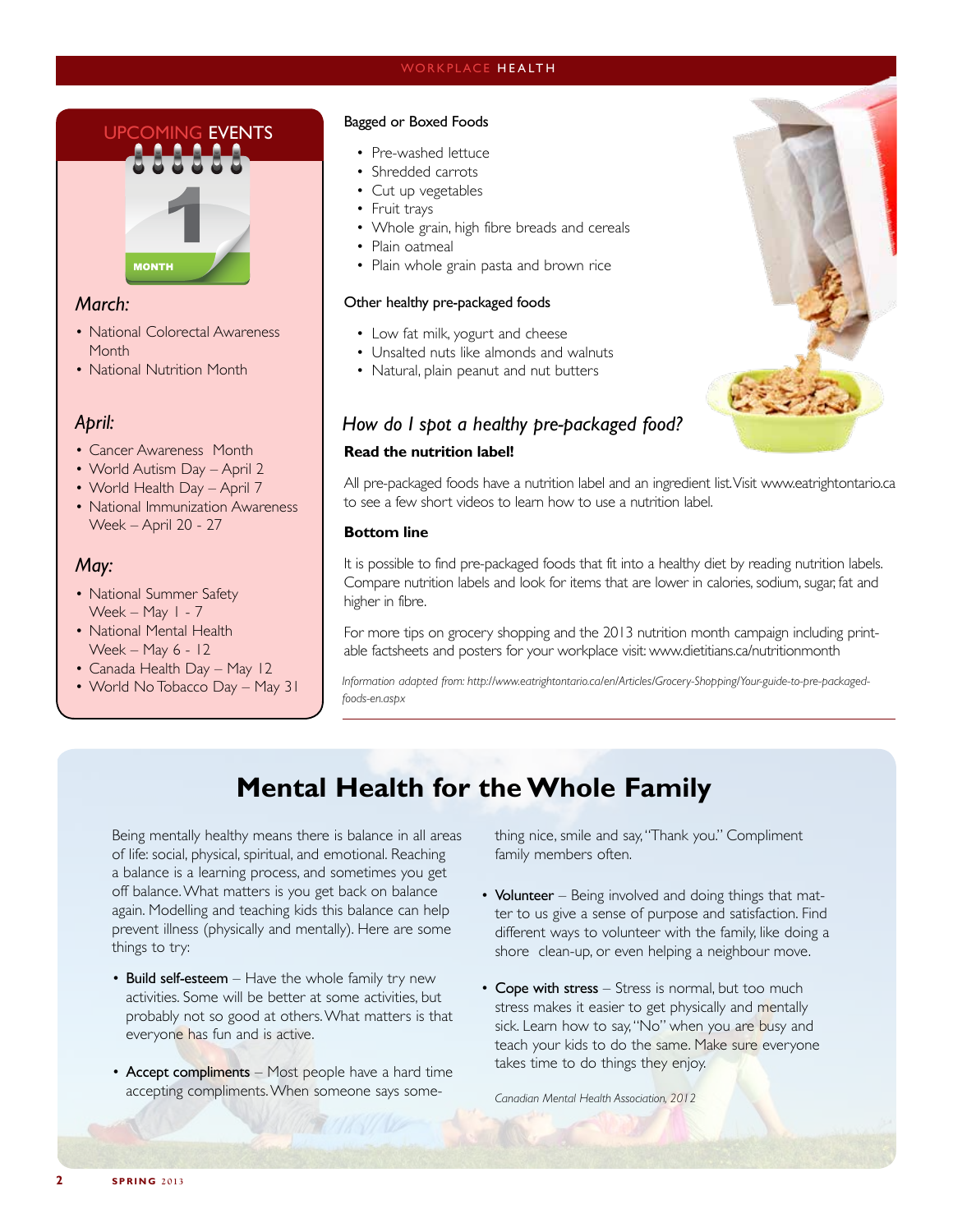# **Physical Literacy**

Just as children need to be taught how to read and write, they also need to be taught how to run, jump and throw.

Children need to be physically active EVERY DAY in order to grow, develop and thrive. Research shows that physical activity promotes health, brain development, physical, social and emotional development and improves sleep.

Childhood obesity is becoming an epidemic that robs children of the joy of play. And obese children are at risk of being obese adults. So what can be done about this?

- Making good food choices.
- Reducing screen time [includes TV, computers, and electronic media].
- Increasing opportunities for active play.

Children need to use their muscles in vigorous play. They need to learn and practice fundamental movement and sport skills so they can keep up with their friends on the playground. When a child has the skills

and confidence to move in a wide variety of physical activities, in multiple environments, they have developed Physical

Literacy.

This is why it's so important to make sure your children learn these skills when they are young. There's a really great website:

www.activeforlife.ca that shows you all the basic movement skills you need to play a variety of sports.

> Take running for example. Once a child has mastered the skill of running, he has the opportunity to participate in any games where running is required, like soccer and basketball. The back side of this sheet outlines more examples.

Check out the Active for Life website and then go play with your kids. Kick, run, skip and throw. Keep it fun and it'll keep them moving and active for life!

*Submitted by: Michele Crowley, Physical Activity Promoter*

### **Preventing Cancer**

About 40% of Canadian women and 45% of Canadian men will develop cancer during their lifetimes. As our population grows and ages, more people will be living with and dying from cancer. However the good news is; nearly 50% of cancers can be prevented. Individuals can reduce their risk by not smoking, eating healthy, being physically active and having regular cancer screening. For more information about cancer screening and prevention tools visit Cancer Care Ontario at: www.cancercare.on.ca.